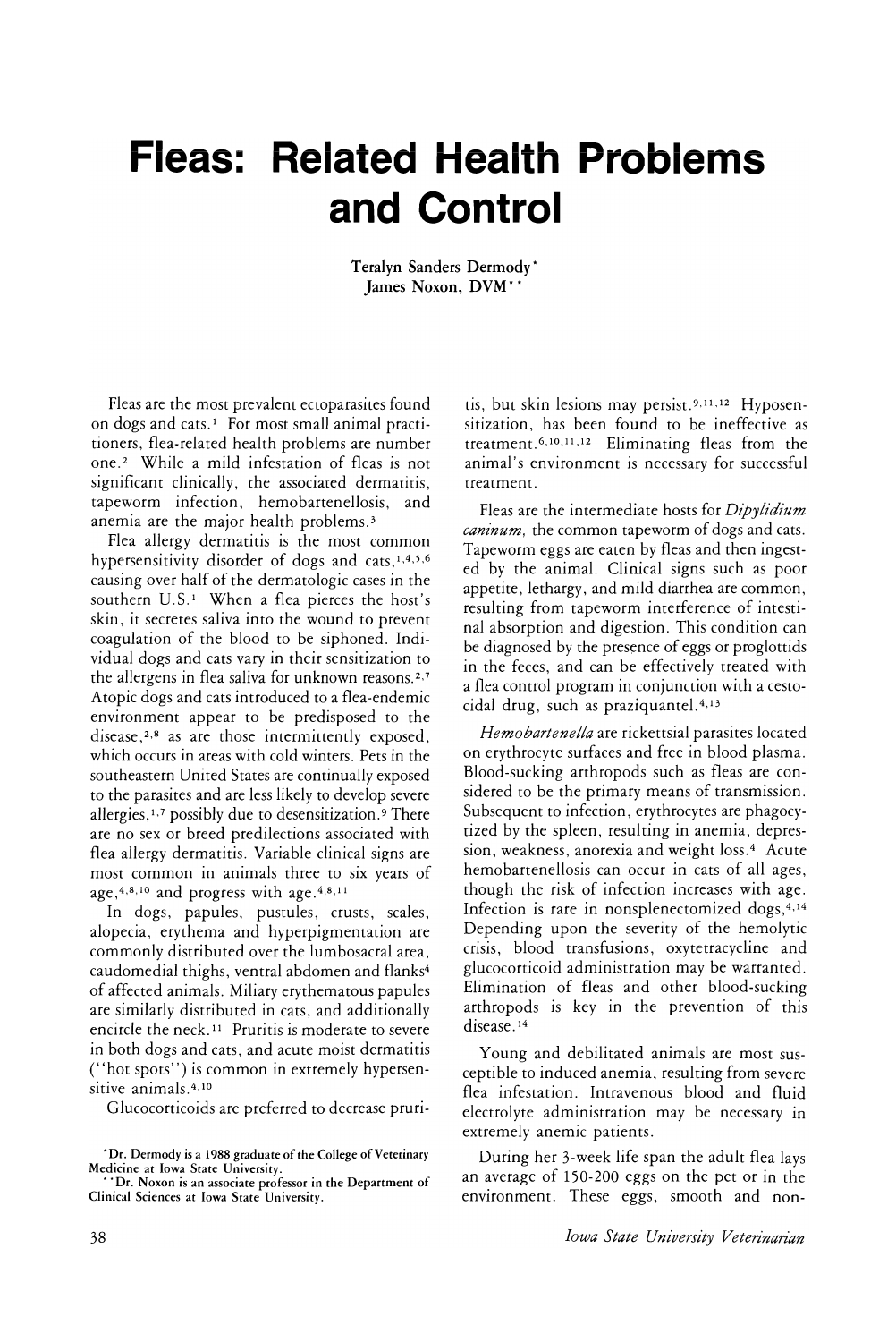adhesive, drop off the pet. The eggs, resistant to temperature extremes and chemicals, hatch into active, wormlike larvae after a 7-day incubation. Larvae, incapable of skin penetration, but susceptible to environmental treatments, live on debris and digested blood content of adult flea feces. During the next two to three weeks, the larvae undergo two molts, the last of which spins a cocoon from its own saliva or from available debris (such as pet hair, carpet fiber and dust).<sup>4,11</sup>

The pupae mature in one week to one year, depending on optimal temperature (65-80° F) and humidity (70%). The adults emerge from the insecticide resistant cocoons only in response to vibration.<sup>3</sup>

Some products sold for flea control have not been evaluated by controlled trials and are not licensed by the Food and Drug Administration. Many of these products are ineffective and veterinarians are obligated to advise clients against their use. <sup>16</sup> Two of the more commonly used unlicensed products are thiamine and sulfur. Thiamine (vitamin B1) has long been advocated as a flea and mosquito repellent when taken orally, and products containing this vitamin are widely used. However, studies have concluded that thiamine hydrochloride fed to dogs has no efficacy against fleas. <sup>18</sup> ,19 A study undertaken in 1985, in which an elemental sulfur product was fed to dogs, failed to confirm any flea-repellent action of the product. <sup>16</sup> Devices, such as collars, which claim to repel fleas with ultrasonic radiation also lack data to support their efficacy and are being scrutinized by the FDA.<sup>17</sup> Further investigation into possible hazards to dogs and cats wearing ultrasound emitters is currently being done. <sup>17</sup>

Avon Skin-So-Soft, manufactured by Avon Products Inc., is a human bath oil. There are no indications on the label of any possible insect repellent potential, although there have been reports of its use against mosquitoes and fleas. The product works by forming a mechanical film barrier to the fleas and acts as an olfactory repellent. Skin-So-Soft may be useful as an adjunctive therapy with other insecticides or as a method of partial protection. <sup>20</sup>

Silica aerogel and diatomaceous earth are two products that control fleas by mechanical rather than chemical means. They are finely ground so that particles wedge into the flexible areas of the fleas' body wall. The insects are killed by chafing which results in desiccation due to loss of body wall integrity. 3

Methoprene, a nontoxic insect growth regula-

tor, stops larval development at the pupal stage and lasts up to 90 days.<sup>10</sup> When it is combined with other insecticides for quick knockdown activity of adult fleas, methoprene's residual effect is 75 days.3,10 Methoprene has a very high LD50 and is probably the safest indoor product for both animals and owners,8 because it is rapidly degraded to inactive metabolites. Methoprene needs to be combined with an adulticide for effective flea control.

The major insecticides used in flea control are organophosphates, carbamates and botanicals. 8 Organophosphates, which are acetylcholinesteraseinhibitors, result in overstimulation of the insect's nervous system. Some of the more commonly used organophosphates are: dichlorvos, chlorpyrifos, propetamphos, malathion and diazinon. <sup>10</sup> Residual activity varies from slight to persistent.<sup>8,10</sup>

Carbamates, like organophosphates, overstimu~ late the insect's nervous system by inhibiting acetylcholinesterase. Three carbamates labeled for flea treatment are: bendiocarb, propoxur, and carbaryl. <sup>10</sup> Carbaryl (contained in many flea powders) should be used outdoors or in kennels only, because in alkaline solutions or at elevated temperatures it hydrolyzes to 1-napthol, which darkens when exposed to light. Consequently, the application of shampoo or steam to a carbaryltreated carpet could result in its staining. 8, 10, <sup>15</sup> Organophosphates and carbamates are extremely toxic if ingested.

Botanical insecticides, derived from plant products, have low toxicity. They degrade rapidly in the environment, so their effect is not as longlasting as that of organophosphates and carbamates. They have a rapid knockdown (time required for fleas to fall off an animal) effect, however, and are frequently used with residual insecticides. The most commonly used botanicals are the natural pyrethrins, synthetic pyrethroids, rotenone and d-limonene. 8 Paralysis and death of the flea occurs within minutes of exposure to pyrethrins due to altered Na<sup>+</sup> /K<sup>+</sup> exchange. Though extremely rapid in their action, pyrethrins are very sensitive to ultraviolet light and breakdown in sunlight within a few hours of application. 8,10,12 Pyrethrins are often combined with synergistic compounds such as piperonyl butoxide. Though not insecticides, these compounds enhance the toxicity of the pyrethrins by blocking the fleas' detoxification (microsomal oxidation) of the insecticide. 8 Synthetic pyrethroids (resmethrin, allethrin and permethrin) are very similar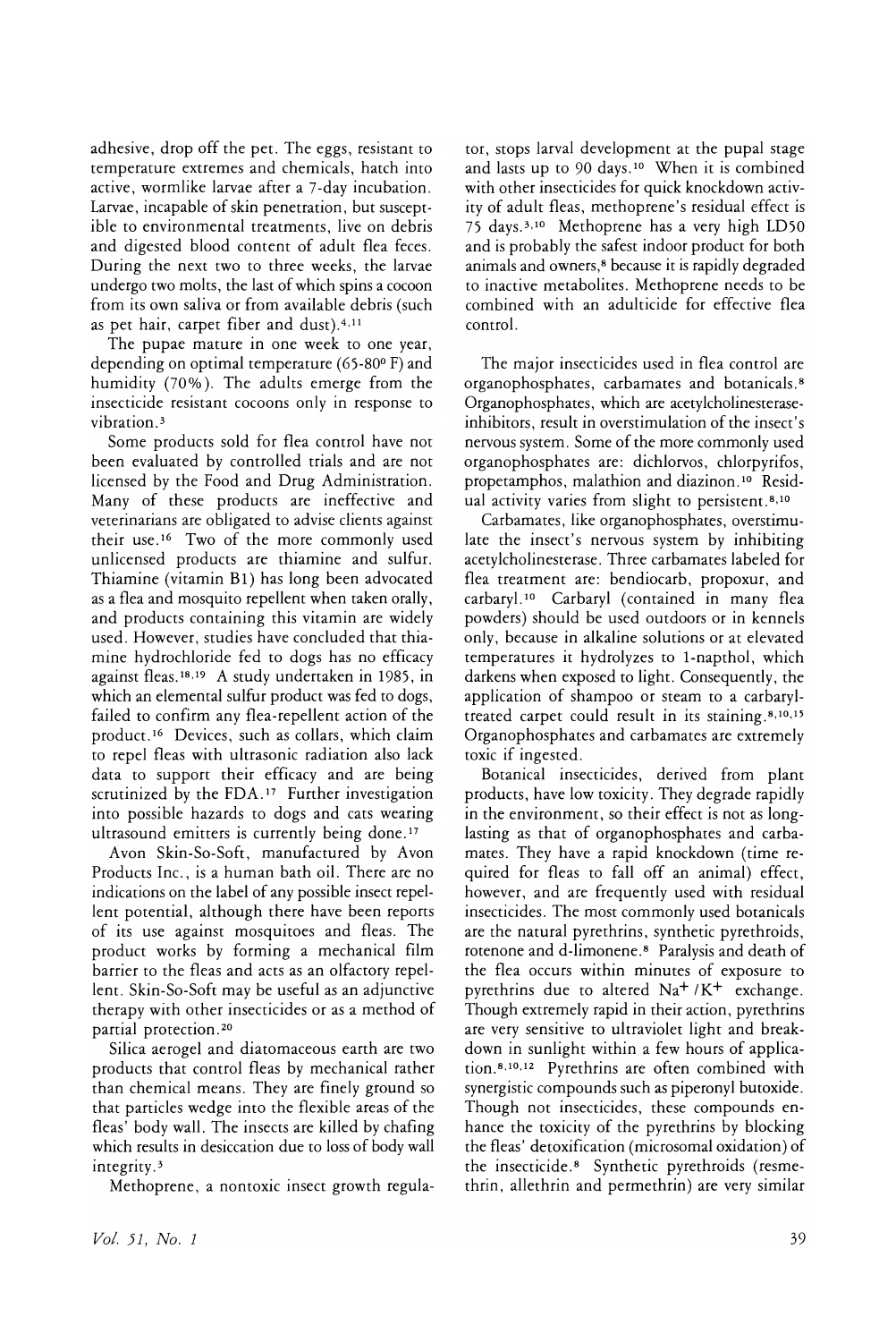to the naturally occurring pyrethrin compounds.<sup>3</sup> They have an advantage, however, in that they are less sensitive to ultraviolet light and so have a longer residual activity.<sup>8,15</sup> Rotenone paralyzes the fleas' respiratory and cardiovascular systems by inhibiting glutamic acid oxidation.<sup>3</sup> Rotenone has quick-kill activity and degrades fairly rapidly in the environment.<sup>10</sup> D-limonene is an organic citrus extract used in various flea dips. It works by stripping the outer cuticle lipid layer from the flea exoskeleton, resulting in desiccation and death of the flea.<sup>3</sup> D-limonene is approved by the Food and Drug Administration as a food additive for dogs and cats. Its toxicity is considered to be low, although CNS toxicity signs have been noted in cats.

Insecticidal sprays, powders, foam, foggers, dips, shampoos, and collars are available, for flea control, as well as microencapsulated and systemic insecticide formulations.

Sprays are convenient, easy-to-use formulations that are available with alcohol or water bases. Though alcohol-based sprays seem to have a faster knockdown effect,<sup>8</sup> some cats and dogs are sensitive to the alcohol and exhibit salivation and agitation after application.<sup>8,15</sup>. Because pyrethrins have a very low mammalian toxicity, these sprays can safely be applied daily to pets.<sup>15</sup> For cats that react negatively to the spraying process, the product can be sprayed first on the owner's hands and subsequently rubbed on the cat's haircoat.<sup>11</sup>

Powders and dusts are usually not as concentrated as sprays, because application results in a greater human exposure through inhalation and skin contact. These products are convenient and easy-to-use, however, and are preferred by many owners for use in cats. 8

Synthetic and natural pyrethrins are also available in a foam base. Foam application is very effective for cats and dogs that are sensitive to conventional sprays.

Foggers or "bombs" are pressurized aerosols designed to treat the indoor environment. Successful use of these products requires that an adequate number of foggers be strategically placed throughout the house, pilot lights and air conditioners be turned off, that the premises be vacated and that the area be thoroughly ventilated after treatment. 8 Because fogger mist does not penetrate unexposed areas, handheld sprayers may be necessary to successfully treat difficult to reach cracks and crevices. <sup>15</sup>

Dips or rinses are prepared by adding a dip

concentrate solution to warm water. Product directions have to be strictly followed to get the best residual effect of the dip.

 $\mathsf{I}$ 

Shampoos reduce the flea population but generally have no residual activity. Other flea control products need to be used in conjunction with shampoos for effective insecticidal activity.3,15

Collar manufacturers claim flea-kill for up to 6 months by a slowly released insecticide. These collars are not repellents, and though they can kill fleas, they cannot eliminate the insects from a continually exposed anima1. 3,8,15 All of the collars actually begin to lose their insecticidal activity after 3 weeks. <sup>21</sup>

Microencapsulation is a process that has been applied to pyrethrins and other selected insecticides. This process traps the insecticide within small nylon or polyurea capsules. The insecticide slowly diffuses through the capsule, is deposited on the outside of the shell wall, and is subsequently absorbed by the pet. These microcapsules dramatically increase the stabilty of the pyrethrins by providing a medium for continual insecticide release from 1 day to 5 weeks.  $3,12$  The microcapsules adhere to carpet pile, furniture, pet bedding, etc., which contributes to their effective $ness.$ <sup>10</sup>

Systemic and Oral Insecticides are approved for flea control in dogs. Fenthion (Prospot)<sup>a</sup> is an organophosphate that is used as a systemic fleacontrol agent. It is applied along the dorsal neck and thorax and is absorbed through the skin. Fenthion disrupts the flea life cycle when the adult feeds on the host's insecticide-containing fluids prior to reproduction.<sup>13,22</sup> Advantages to using fenthion are its use convenience and its 2-3 week systemic effect.<sup>22</sup> Unlike many conventional flea treatments, the duration of its effect are not limited if the dog swims, is bathed with a noninsecticidal shampoo or is exposed to the light. Disadvantages of using fenthion are its potential toxicity to the user and to the dog. <sup>22</sup> Fenthion has been responsible for more unintentional intoxications than any other parasiticide currently available.<sup>8</sup> Human intoxication due to fenthion exposure during or after its application, or pet intoxication due to excessive dosage application, is a potential problem with the drug. To minimize the possibilities for human exposure, gloves need to be worn when applying the product to prevent skin absorption. Because fenthion is absorbed over an 8-hour period post-treatment, contact with the

JProspor Haver-Lockhart Corp., Shawnee, KS 66201.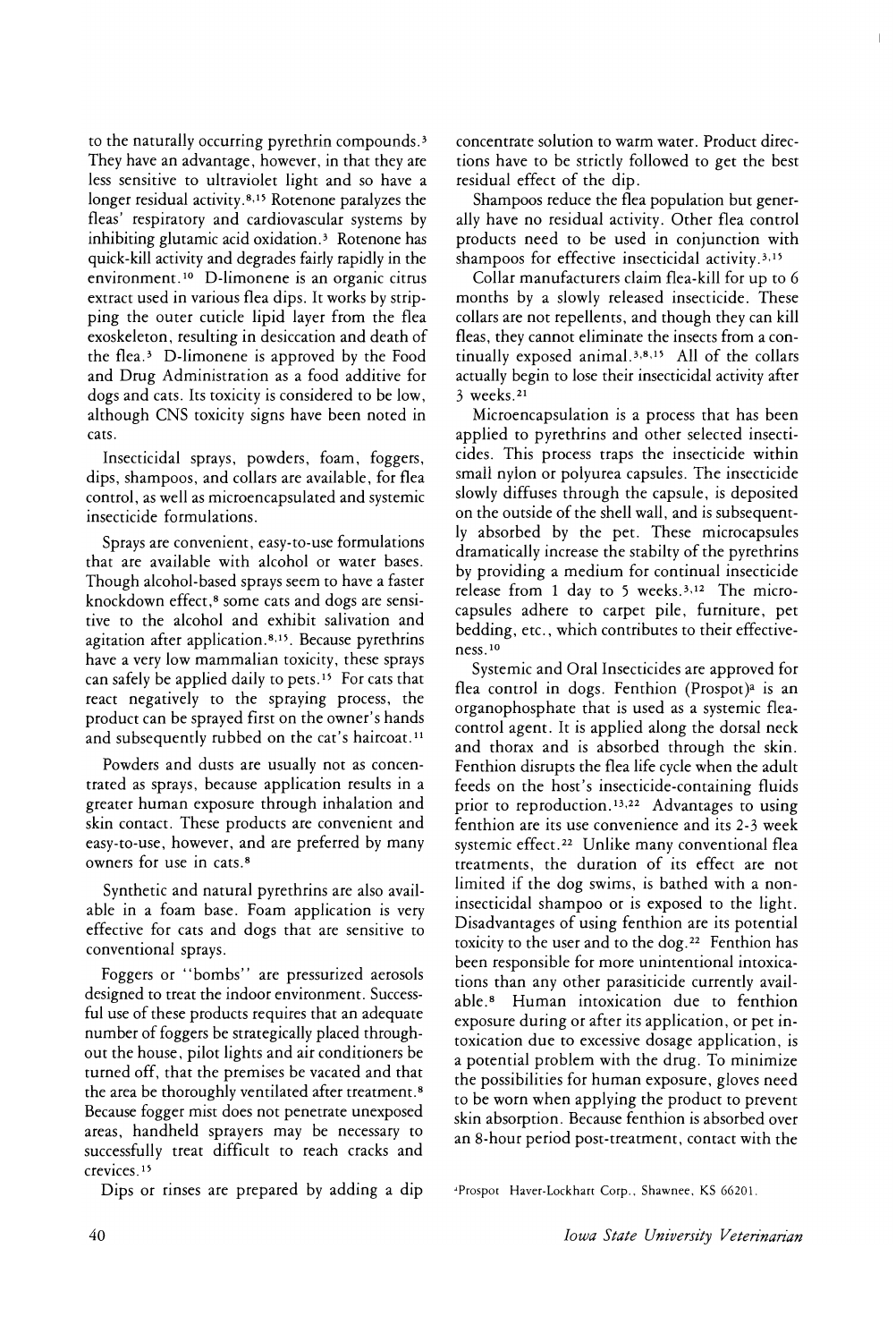dog should be restricted for at least that period of time. To minimize pet intoxication, the drug should not be used at less than 2 week intervals for a period longer than 6 months, should not be used on sick, stressed, convalescing dogs, on pups less than 10 weeks of age, or on cats. In addition, fenthion should not be used with muscle relaxants or CNS depressants, and as other cholinesteraseinhibiting compounds, should not be used with drugs having the same method of action. <sup>8</sup>

Cythionate (Proban)<sup>b</sup>, an organophosphate, is taken orally and rapidly absorbed from the animal's stomach and intestine and is distributed throughout the body. As with fenthion, fleas are killed when they ingest the drug from the animal's body fluids. <sup>13</sup> Cythionate's effectiveness is questionable. Although it is labeled as effective for a period of 3-4 days, drug levels may not be effective for this entire time period. <sup>27</sup> Cythionate has less potential for human toxicity than does fenthion because those who contact the dog after its oral administration are not exposed to the drug. <sup>13</sup> Though relatively safe for both pets and owners, cythioate should not be used with the same precautions as Fenthione.

Veterinarians should stress to their clients the necessary precautions for safe insecticide use. As most accidental poisonings could be prevented with proper storage and application, it is important that pet owners read entire product labels. 8,10,21

Cats are especially susceptible to insecticide toxicity. They ingest more insecticide because of their meticulous grooming habits, and they metabolize insecticides at a slower rate than do dogs. Consequently, many flea control products are not labeled for cats. <sup>15</sup>

Care must be taken to note differences in individual tolerance to insecticides. Young and/ or debilitated animals should be examined before treatment with a full-strength application of an insecticide. <sup>15</sup>

Flea dips should be applied with gloves. Unless otherwise specified on the label, dogs can be safely dipped weekly, while cats should be dipped at 10-14 day intervals. <sup>15</sup> Some authors recommend that puppies and kittens less than 3 months of age should not be treated with insecticidal dips.3

Flea collars generally contain organophosphate insecticides. Although the commonly used insecticide chlorpyrifos is very toxic to cats, the drug is released slowly enough from the collar that toxicity has not been a significant problem. <sup>26</sup> Care must be taken to prevent cumulative toxicities when flea collars are used in conjunction with other methods of flea control. In some studies, flea collars have produced systemic signs of intoxication and contact dermatitis in the absence of additional insecticide use 15.21

For effective flea control, treatment of the animal needs to be coordinated with a thorough treatment of the environment.<sup>13</sup> Environmental cleanup includes a thorough vacuuming of carpet and upholstery, with a primary focus on areas where the pet spends most of his time. Though expensive and time-consuming, steam cleaning can be used as a method of killing eggs with certainty. Pet bedding and human bedding frequented by pets should be washed thoroughly and machine dried on maximum heat setting.

The house can be effectively treated with foggers containing organophosphate and carbamate adulticides and the growth regulator methoprene. Areas inaccessible to the fogger mist such as floors beneath furniture and beds, cracks, and crevices should be sprayed with a premise product containing a fast-acting pyrethrin, long-acting organophosphate, and methoprene. A small outside exercise area should be fenced in and treated with products available for yard application. All pets in the household should be bathed and dipped weekly with flea control products and treated every other day with a topical spray containing synergized and microencapsulated pyrethrins. As pet treatment is continued, the inside and outside environment should be treated at 2-week intervals until the fleas are eliminated.

The safest and yet effective flea control program that could be used in a household with infants or small children, would include pet treatment with the adulticide d-limonene, and environmental treatment with the adulticidal/larvacidal combination of microencapsulated pyrethrins and methoprene. <sup>26</sup>

If a pesticide toxicity is encountered, toxic principles and therapy can be obtained from the National Pesticide Telecommunications Network (1-800-845-7633), which is for use by health professionals only. Another reference for both veterinarians and pet owners is the National Animal Poison Control Center at the University of Illinois at Urbana-Champaign (1-217-333-3611).10

<sup>b</sup> Proban. Haver-Lockhart Corp., Shawnee, KS 66201